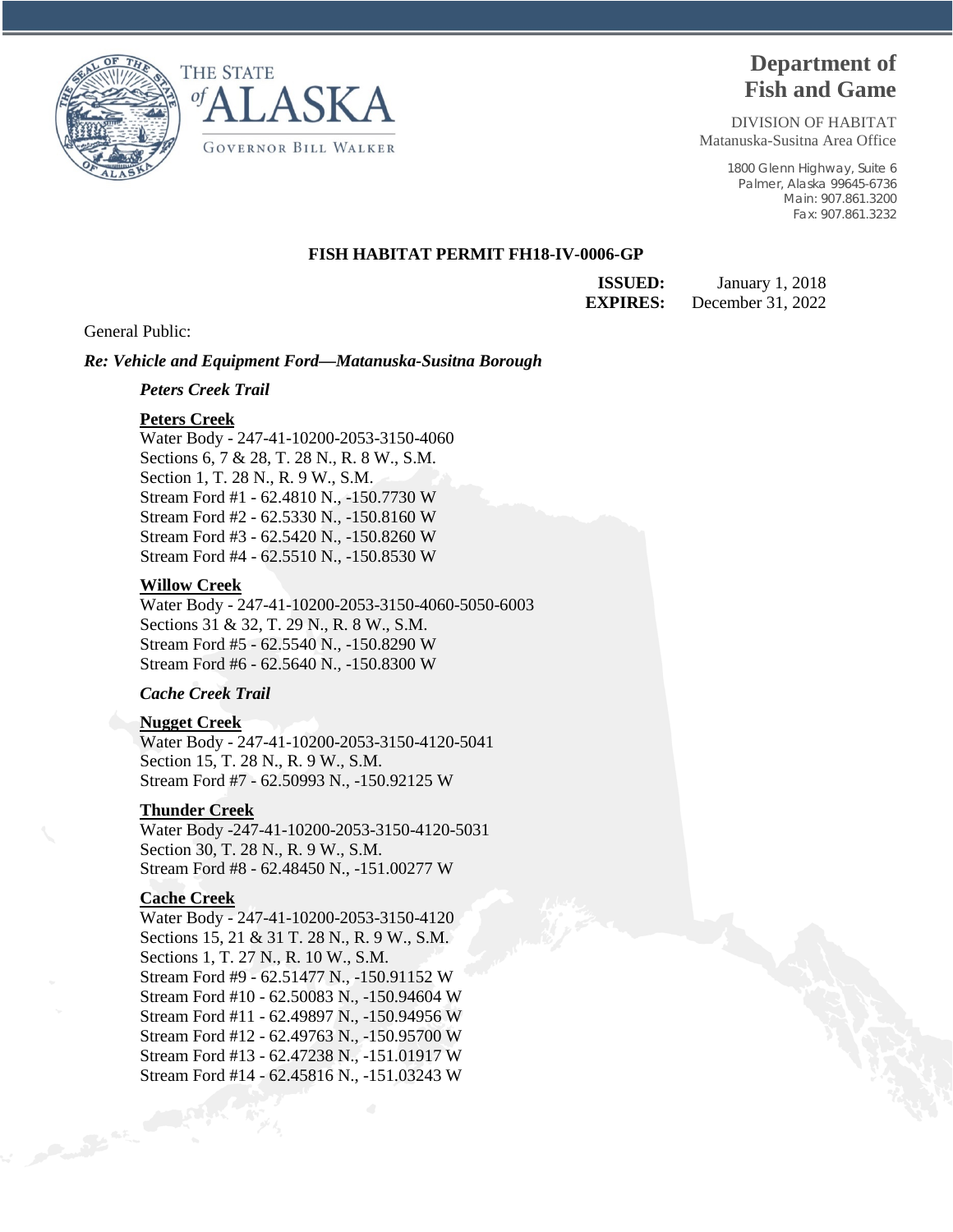Alaska law (AS 16.05.871) requires that a permit from the Alaska Department of Fish and Game, Division of Habitat be obtained prior to operating wheeled or tracked vehicles in or on the bed, bank, or waters of specified anadromous fish-bearing streams and lakes. Pursuant to AS 16.05.871(b), the Division of Habitat has determined that both the public interest and the proper protection of fish and game would be served by issuing a general permit (GP) authorizing vehicle stream crossings at the 14 existing stream ford locations referenced above.

The above referenced streams have all been specified as important habitat for salmon. They also support a variety of resident fish species.

In accordance with AS 16.05.871(d), the movement of wheeled or tracked vehicles on the bed and banks at the stream fords (listed above) is authorized subject to the following stipulations:

- 1. **This permit must be in your possession during stream crossings.**
- 2. **Stream crossings shall be made as directly as possible.** This is usually perpendicular to the flow of the water. However, the Division of Habitat is aware that the safest route across a stream may not be perpendicular to the flow. Because of this, non-perpendicular crossings may be necessary for safety and are allowed when appropriate.
- 3. **Vehicle operations within streams shall be limited to that necessary to safely cross the water body.** Driving a vehicle up and downstream for any other purpose, including general recreation, is strictly prohibited.
- 4. **Vehicles may not linger or delay while crossing streams.** Washing mud from vehicles while the vehicle is in the flowing waters of a stream is prohibited.
- **5. Ground contact vehicles shall not be parked below the ordinary high water line of any anadromous stream.**
- 6. **The bed or banks of these specified water bodies shall not be altered or disturbed in any way to facilitate stream crossings.** Existing fords shall not be modified, expanded, repaired, or otherwise changed without the prior written approval of the Division of Habitat.

# **Please be reminded that harassing fish while crossing any stream is prohibited by state law (5 AAC 75.060).**

You are responsible for the actions of contractors, agents, or other persons who perform work to accomplish the approved activity. For any activity that significantly deviates from the approved plan, you shall notify the Division of Habitat and obtain written approval in the form of a permit amendment before beginning the activity. Any action that increases the project's overall scope or that negates, alters, or minimizes the intent or effectiveness of any stipulation contained in this permit will be deemed a significant deviation from the approved plan. The final determination as to the significance of any deviation and the need for a permit amendment is the responsibility of the Division of Habitat. Therefore, it is recommended you consult the Division of Habitat immediately when a deviation from the approved plan is being considered.

For the purpose of inspecting or monitoring compliance with any condition of this permit, you shall give an authorized representative of the State free and unobstructed access, at safe and reasonable times, to the permit site. You shall furnish whatever assistance and information as the authorized representative reasonably requires for monitoring and inspection purposes.

This letter constitutes a permit issued under the authority of AS 16.05.871. Please be advised that this determination applies only to activities regulated by the Division of Habitat; other agencies also may have jurisdiction under their respective authorities. This determination does not relieve you of your responsibility to secure other permits; state, federal, or local. You are still required to comply with all other applicable laws.

In addition to the penalties provided by law, this permit may be terminated or revoked for failure to comply with its provisions or failure to comply with applicable statutes and regulations. The department reserves the right to require mitigation measures to correct disruption to fish and game created by the project and which was a direct result of the failure to comply with this General Permit or any applicable law.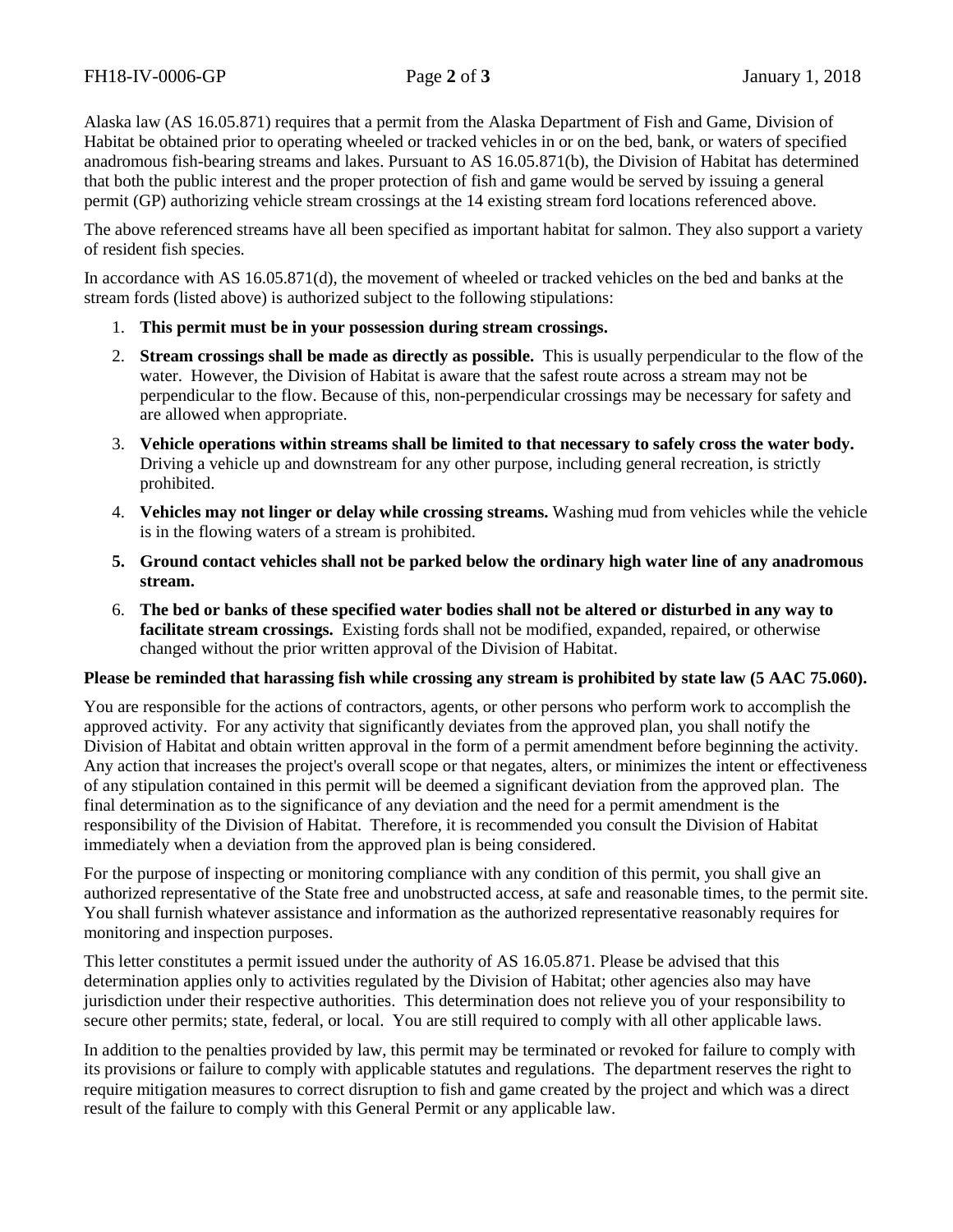You shall indemnify, save harmless, and defend the department, its agents, and its employees from any and all claims, actions, or liabilities for injuries or damages sustained by any person or property arising directly or indirectly from permitted activities or your performance under this permit. However, this provision has no effect if, and only if, the sole proximate cause of the injury is the department's negligence.

This permit decision may be appealed in accordance with the provisions of AS 44.62.330-630.

If you have any questions, please call the Palmer Division of Habitat at (907) 861-3200.

Sincerely,

Sam Cotten, Commissioner

Benker

By: Ron Benkert, Regional Manager Division of Habitat (907) 861-3200

Attachment: Petersville/Cache Creek Crossing Locations Map

-jmk

cc: S. Ivey, SF A. Ott, Habitat L. Tose, COE C. Larson, DMLW

D. Dahl, AWT T. Long, SF

H. Chalup, DMLW T. Hansen, SF D. Massie, AWT Pagemaster, COE